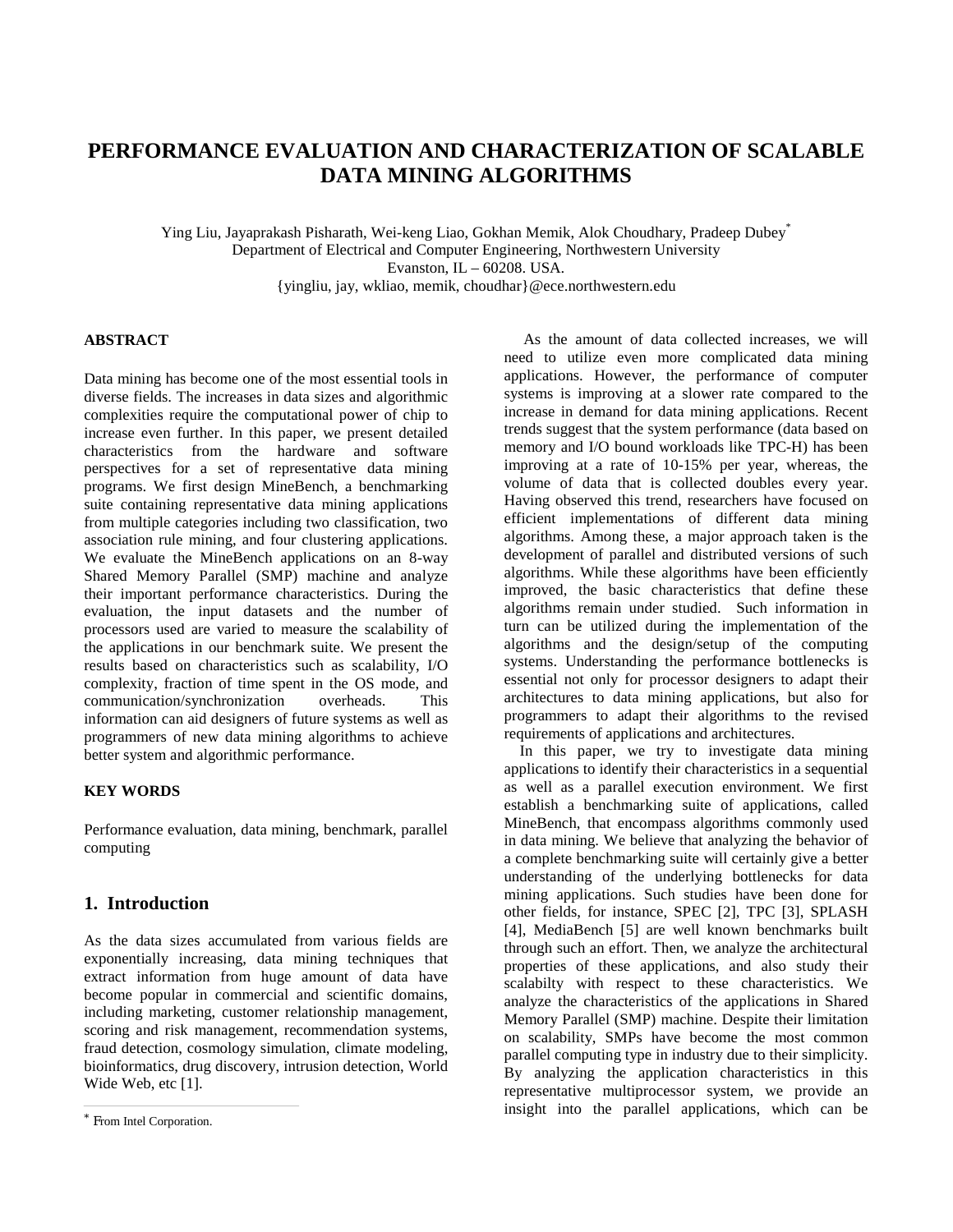potentially helpful when developing parallel data mining algorithms on SMPs.

 The rest of the paper is organized as follows. In the next section, we overview the related work. In Section 3, we discuss the data mining applications that are included in our benchmarking suite. Section 4 presents the evaluation methodology. The characteristics of our benchmark applications are presented in Section 5. Section 6 summarizes the results.

# **2. Related Work**

A great number of efficient data mining technologies have been developed in the recent years [1, 6]. In order to meet the demand in performance, many parallel data mining algorithms have also been developed. In the past decade, most research on parallel data mining [1, 7, 8] has been focused on Distributed Memory Parallel machines due to its capability for massive parallelism. However, Shared Memory Parallel machines are becoming the dominant types of parallel machines in industry because of its simplicity and low to medium degree of parallelism besides its nominal price. A few parallel algorithms on SMPs have been proposed in [9, 8].

 Similar performance characterization work of database workloads is seen in [10, 11], and specifically targeted for SMPs in [12, 13]. Performance characterization of individual data mining algorithm has been done in [14, 15], where they focus on the memory and cache behaviors of a decision tree induction program. However, we believe that analyzing the behaviors of a complete data mining benchmarking suite will certainly give a better understanding of the underlying bottlenecks for data mining applications.

# **3. MineBench Application Suite**

We first establish MineBench, a benchmarking suite containing data mining applications. The selection principle is to include categories and applications that are commonly used in industry and are likely to be used in the future, thereby achieving a realistic representation of the existing applications. MineBench can be used by both programmers and processor designers for efficient system design. MineBench has 8 applications from three of the categories: classification, association rule mining (ARM), and clustering. The applications as well as important characteristics of the applications are listed in Table 1, which presents the applications, the category they belong to, a short description of the applications, and the programming language used to implement it.

# **3.1 Classification Programs**

A classification algorithm is to use a training dataset to build a model such that the model can be used to assign

#### **Table 1. MineBench applications.**

| <b>Algorithms</b> | Category       | <b>Description</b>                                                                | Lang.         |
|-------------------|----------------|-----------------------------------------------------------------------------------|---------------|
| <b>ScalParC</b>   | Classification | Decision tree classifier                                                          | C             |
| <b>Naïve</b>      | Classification | Statistical classifier based                                                      | $C++$         |
| <b>Bayesian</b>   |                | on class conditional<br>independence                                              |               |
| <b>K-means</b>    | Clustering     | Partitioning method                                                               | $\mathcal{C}$ |
| <b>Fuzzy K-</b>   | Clustering     | Fuzzy logic based K-                                                              | $\mathcal{C}$ |
| means             |                | means                                                                             |               |
| <b>BIRCH</b>      | Clustering     | Hierarchical method                                                               | $C++$         |
| <b>HOP</b>        | Clustering     | Density-based method                                                              | C             |
| <b>Apriori</b>    | ARM            | Horizontal database, level-<br>wise mining based on<br>Apriori property           | $C/C_{++}$    |
| Eclat             | ARM            | Vertical database, break<br>$C++$<br>large search space into<br>equivalence class |               |

unclassified records into one of the defined classes. Classification has applications in diverse fields such as retail marketing, fraud detection, and design of telecommunication service plans [1].

 **ScalParC** is an efficient and scalable variation of decision tree classification [7]. The decision tree model is built by recursively splitting the training dataset based on an optimal criterion until all records belonging to each of the partitions bear the same class label. Among many classification methods proposed over the years, decision trees are particularly suited for data mining, since they are built relatively fast compared to other methods, obtaining similar or often better accuracy [16], and easy to interpret [17].

 Bayesian classifiers are statistical classifiers based on Bayes' Theorem. They predict the probability that a record belongs to a particular class. A simple Bayesian classifier, called **Naive Bayesian** classifier [18], is comparable in performance to decision trees and exhibits high accuracy and speed when applied to large databases.

# **3.2 Clustering Programs**

Clustering is the process of discovering the groups of similar objects from a database to characterize the underlying data distribution. It has wide applications in market or customer segmentation, pattern recognition, biological studies, and spatial data analysis [1]. Generally, clustering algorithms can be classified into four categories: partitioning-based, hierarchical-based, density-based, and grid-based.

 **K-means** [19] is a partition-based method and is arguably the most commonly used clustering technique. Given the user-provided parameter k, the initial k cluster centers are randomly selected from the database. Then, Kmeans assigns each object to its nearest cluster center based on some similarity function. Once the assignments are completed, new centers are found by the mean of all the objects in each cluster. This process is repeated until two consecutive iterations generate the same cluster assignment.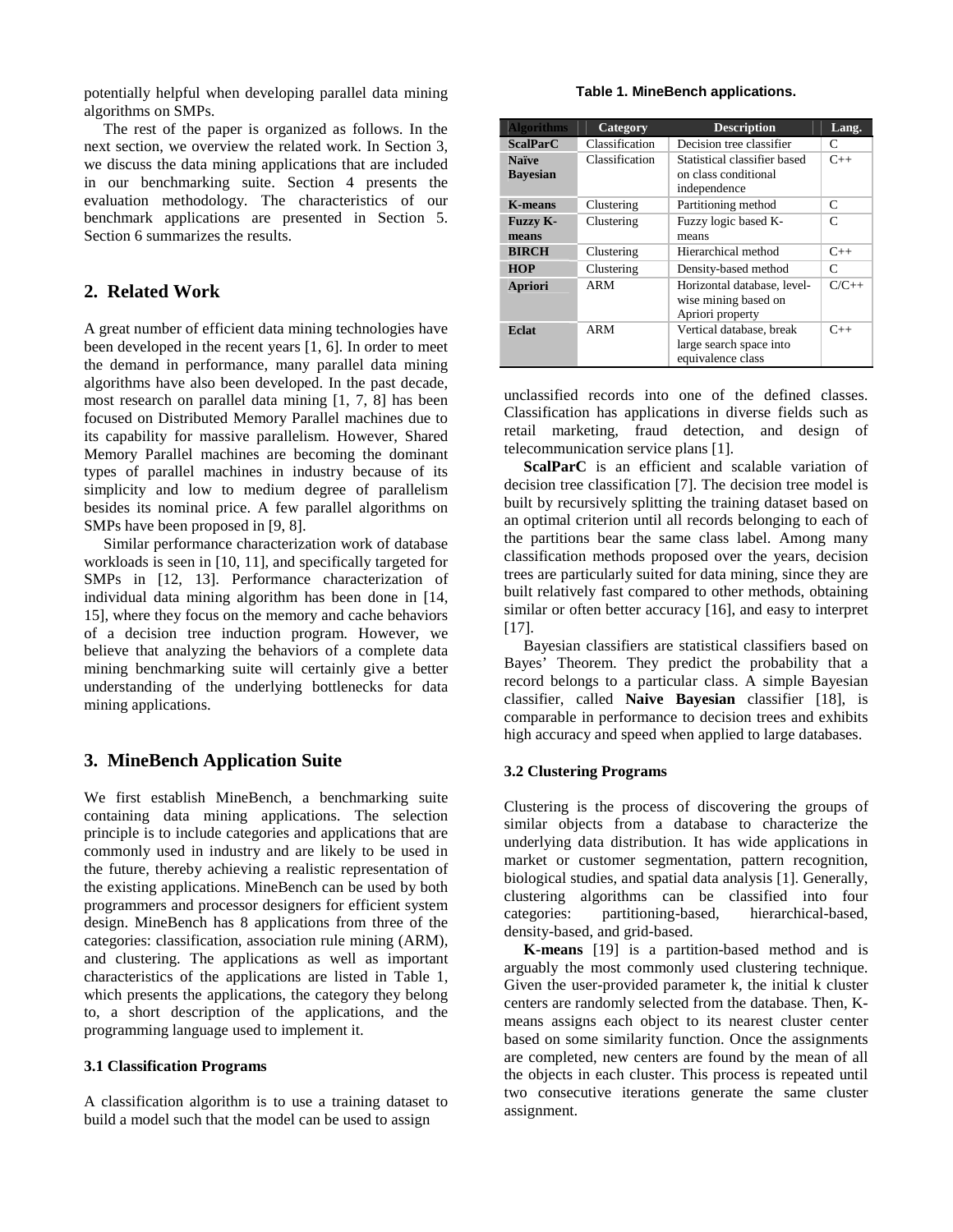K-means assigns a data object to be not to be a member of a particular cluster. The **Fuzzy K-means** algorithm [20] relaxes this condition by assuming that a data object can have a probability of membership in each cluster. For each object, the sum of the probabilities to all clusters equals to 1. Compared to K-means, the calculation for the fuzzy membership results in higher computational cost. However, the flexibility of assigning objects to multiple clusters might be necessary to generate better clustering qualities.

**BIRCH** [21] is a hierarchical clustering method that employs a hierarchical tree to represent the closeness of data objects. BIRCH first scans the database to build a clustering-feature (CF) tree to summarize the cluster representation. Then, a selected clustering algorithm, such as K-means, is applied to the leaf nodes of the CF tree. For a large database, BIRCH can achieve good performance and scalability. It is also effective for incremental clustering of incoming data objects.

 Density-based methods grow clusters according to the density of neighboring objects or according to some other density function. **HOP** [22], originally proposed in astrophysics, is a typical density-based clustering method. After assigning an estimation of its density for each particle, HOP associates each particle with its densest neighbor. The assignment process continues until the densest neighbor of a particle is itself. All particles reaching this state are clustered as a group. HOP has diverse applications in molecular biology, geology, and astronomy.

#### **3.3 Association Rule Mining (AMR) Programs**

Association rule mining is to find the set of all subsets of items or attributes that frequently occur in database records. ARM can discover interesting association relationships among the large number of business transaction records. This can aid business decisionmaking processes, such as catalog design, crossmarketing, and loss-leader analysis [1].

 **Apriori** [23] is arguably the most influential ARM algorithm. It explores the level-wise mining of Apriori property: all nonempty subsets of a frequent itemset must also be frequent. At the *k*th iteration (for  $k > 1$ ), it forms frequent (*k*+1)-itemset candidates based on the frequent *k*itemsets and scans the database to find the complete set of frequent  $(k+1)$ -itemsets,  $L_{k+1}$ . To improve the efficiency, a hash-based technique is used to reduce the size of the candidate set.

 **Eclat** [8] uses a vertical database format. It can determine the support of any *k*-itemset by simply intersecting the id-list of the first two (*k*-1)-subsets that share a common prefix. It breaks the search space into small, independent, and manageable chunks. Efficient lattice traversal techniques are used to identify all the true maximal frequent itemsets.

### **3.4 Parallel Implementation**

As mentioned in the earlier sections that part of our goal is to test the scalability of data mining applications on SMPs, parallel versions of our benchmark applications are also provided. We include sequential (serial/single processor) implementation and evaluation results for all applications. Experimental results for 5 parallel applications out of the 8 benchmark applications have been provided: ScalParC (Classification), K-means, Fuzzy K-means, HOP (Clustering), and Apriori (ARM). We chose these applications since these parallel algorithms are commonly found in the literature. ScalParC is parallelized on SMPs using the scheme presented in [9]. Simple data parallelism is exploited to parallelize K-means, Fuzzy K-means, and HOP. We implement parallel Apriori based on the Common Candidate Partitioned Database (CCPD) strategy proposed in [8].

# **4. Evaluation methodology**

We study each application both from the algorithmic and the system perspective. Routines within each application are analyzed in detail both from the functional and architectural granularity to identify the key parameters in each algorithm.

# **4.1 Hardware Platform**

We conduct our evaluation on an Intel IA-32 multiprocessor platform, which consists of an Intel Xeon 8-way Shared Memory Parallel (SMP) machine running Linux operating system, a 4GB shared memory and 1024 KB L2 cache for each processor. Each processor has 16KB non-blocking, integrated L1 instruction and data caches. The number of processors is varied to study the scalability.

#### **4.2 Software Tools**

In all the experiments, we use VTune Performance Analyzer [24] for profiling the functions within our application, and for measuring their breakdown execution times. VTune counter monitor provides a wide assortment of metrics. We look at different characteristics of the applications: execution time, fraction of time spent in the OS space, communication/synchronization complexity, and I/O complexity.

 In parallel implementations of the applications, we use OpenMP pragmas [25]. OpenMP is a specification for a set of compiler directives, library routines, and environment variables that can be used to specify shared memory parallelism. Due to its simplicity, OpenMP is quickly becoming one of the most widely used programming styles for SMPs. In SMPs, processors communicate through shared variables in the single memory space. Synchronization is used to coordinate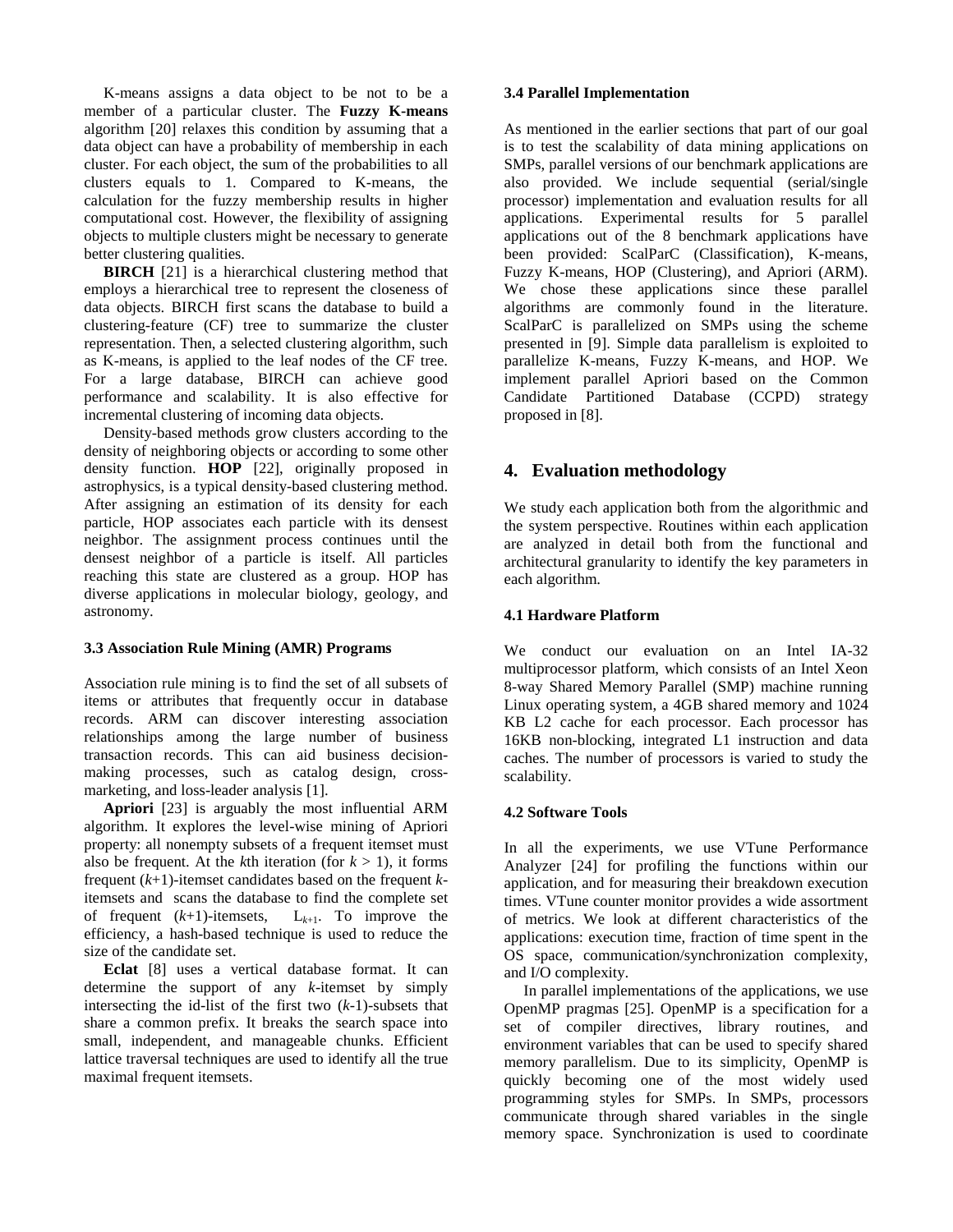processes. VTune provides the aggregate time spent on different types of pragmas, so that we can accurately measure the time spent on synchronization.

# **4.3 Dataset Characteristics**

Input data is an integral part of the data mining applications. For ScalParC and Naïve Bayesian, we use a synthetic dataset, F26-A32-D250K, generated by the IBM Quest data generator [26]. The notation F26-A32-D250K denotes a dataset with **F**unction 26, **A**ttribute size 32, and **D**ata comprising of 250,000 records. For Apriori and Eclat, we also use a synthetic dataset, T20-I6-D2000K, from IBM Quest data generator. This notation denotes the dataset contains 2,000,000 transactions, the average transaction size is 20, and the average size of the maximal potentially large itemsets is 6. The number of items is 1000 and the number of maximal potentially large itemsets is 2000. For HOP and BIRCH, we use a real data from a cosmology application, ENZO [27], having 3,932,160 particles. We use a real image database for Kmeans and Fuzzy K-means. This database consists of 17,695 scenery pictures. Each picture is represented by two features: color and edge. We use the dataset represented by edge in our experiment. Since the clustering quality of K-means methods highly depends on the input parameter k, we perform both K-means with ten different k values ranging from 4 to 13. The timing results provided in this paper are the accumulated time for the ten runs.

# **5. Program Characteristics**

In this section, we analyze several characteristics of MineBench programs. For each characteristic, we analyze how the results vary when we change the number of processors used in the execution. Our measures of interest include the overall program execution time, the operating system overheads, I/O times and synchronization times. The benefits and drawbacks of using a shared memory model for our data mining algorithms are also discussed.

# **5.1 Execution Time**

Table 2 shows the application execution times on 1 processor and speedups with respect to 1 processor case. We measure the scalability of the parallel applications by executing them on 1, 4 and 8 processors. The performance numbers for the 2-processor case is not presented in our paper due to the fact that there is trivial (or in some cases, none) improvement in performance when it is executed on 2 processors.

 The best speedup, 6.06 on 8 processors, is seen in ScalParC. The balanced data partition on to processors minimizes the memory access contention for concurrent read-write operations on the shared variables. If data is evenly distributed, each processor is able to work independently (faster) by accessing only its respective

data block in the memory without requiring access to memory blocks of other processors. HOP follows ScalParC in terms of the achieved speedups. Apriori has limitations when extended to SMPs. This is due to the significant amount of atomic access to the shared hashtree structure and the nature of unbalanced transaction data.

| Program               | P1(s) | <b>P4</b> | P <sub>8</sub> |
|-----------------------|-------|-----------|----------------|
| <b>HOP</b>            | 52.7  | 1.92      | 6.06           |
| <b>K-means</b>        | 12.9  | 3.9       | 4.96           |
| <b>Fuzzy K-</b> means | 146.8 | 3.44      | 5.42           |
| <b>BIRCH</b>          | 31.7  |           |                |
| <b>ScalParC</b>       | 110.6 | 3.88      | 5.12           |
| <b>Bayesian</b>       | 25.1  |           |                |
| <b>Apriori</b>        | 102.7 | 2.66      | 3.36           |
| Eclat                 | 81.5  |           |                |

#### **Table 2. Execution times for applications on 1 processor (in seconds) and speedups respect to 1 processor case. P1, P4, P8 represent 1, 4 and 8 processor cases.**

# **5.2 Operating System Overheads**

In any program, the CPU utilization is split into operating system (OS) and user space. The OS overheads include factors like system calls (for process/thread management, invoking locks, handling hardware interrupts), and allocation of intermediate system buffers during program execution. In Figure 1, we present the OS component (as a percentage of total execution time) of each individual application. When the number of processors is 1, the operating system overheads are minimal. The maximum overhead (1.7%) on 1 processor is seen for BIRCH. When the number of processors deployed is increased, the OS component increases drastically due to the parallelization overheads. Under the OpenMP programming environment, each OpenMP (omp) directive adds extra cycles of overhead. Program locks (which are basically system locks) used in parallelization also contribute to the OS overheads. Collectively, the more processors, the more OS overheads. Among the applications, K-means has the worst overhead, 40%. It helps explain the poor scalability of K-means. This is as a result of the omp directives and locks during the parallelization of Kmeans.

# **5.3 I/O Time**

In general, I/O is a key component that could affect the overall performance of a system. We study the time for performing I/O as a percentage of the overall execution time in Figure 2. It is seen that the overheads arising from I/O operations in MineBench are small except for Bayesian. For Bayesian, data is read as ASCII characters one by one, whereas for ScalParC (another classification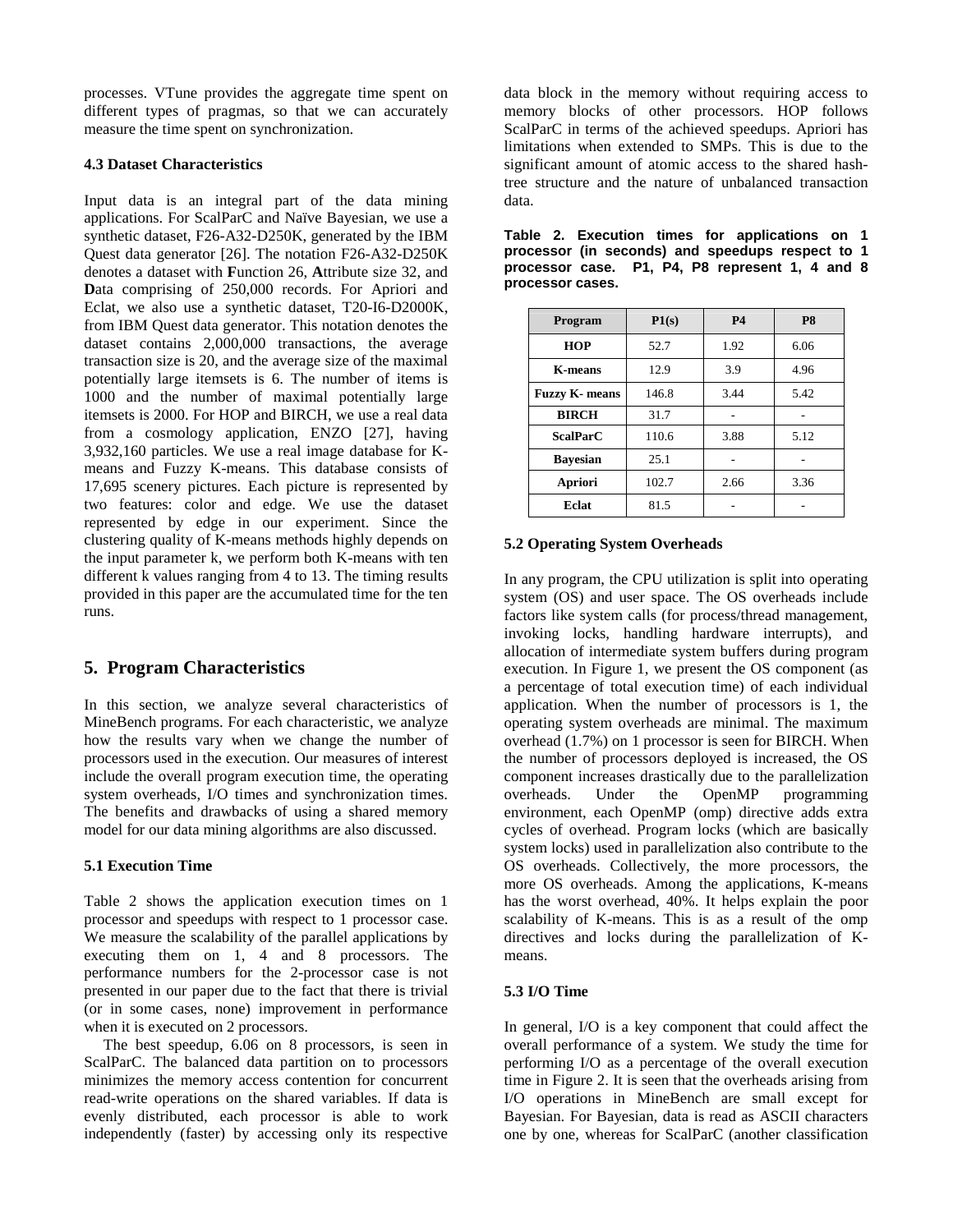

**Figure 1. OS overheads of MineBench applications as a percentage of the total execution time.** 



**Figure 3. Synchronization time in CPU cycles for all applications. The synchronization time increases when computation is scaled to multiple processors.** 

algorithm), data is read in bulk string mode (less read operation overheads). These results highlight the computation-intensive nature of our benchmark.

#### **5.4 Communication/Synchronization Overheads**

In a shared memory model, the inter-processor communication is achieved by accessing shared variables (which in turn are shared locations in the memory). This could be a considerable bottleneck if the shared variable is locked by another processor, in which case the requesting processor must wait until the lock is released. Moreover, during parallel execution, there are execution breakpoints where all processors need to synchronize their data values for all their local/shared variables. This again, could be another bottleneck. All such overheads are reflected in the synchronization costs shown in Figure 3. When using one processor, the synchronization overheads are negligible due to no inter-processor communication. In our benchmark, the synchronization overheads increase when more processors participate because shared and private variables arise. It is seen that for all parallel applications, the average synchronization time is just 0.14% of the overall execution time. This implies that the idle time spent in synchronization is very less and the CPU is very well utilized for mining information from the input data.



**Figure 2. Percentage of I/O time with respect to the overall execution times.** 

# **6. Conclusion**

In this paper, we introduce and evaluate MineBench, a benchmarking suite for data mining applications. It contains 8 representative applications: two association rule mining algorithms, two classification algorithms, and four clustering algorithms. We have studied important characteristics of the applications when executed on an 8 way SMP machine. Our results indicate that usually the OS overheads, the synchronization overheads, and the I/O time are usually small in MineBench applications. These results indicate that improvements in the performance of processors are likely to have a significant impact on the overall performance of data mining systems. In addition, techniques, like prefetching, should also improve the performance of the processor considerably. To improve the performance of their applications, system designers as well as programmers can utilize the characteristics of MineBench and achieve better system performance.

# **4. Acknowledgements**

This work was supported in part by Intel Corporation, NSF grant CNS-0406341 and a grant from DOE's SCIDAC program.

# **References:**

[1] Han, J. and M. Kamber, *Data Mining: Concepts and Techniques* (Morgan Kaufmanm, 2001).

[2] Standard, P.E.C., *Spec CPU2000: Performance Evaluation in the New Millennium* (Version 1.1. December 27, 2000).

[3] TPC, Transaction Processing Performance Council*, http://www.tpc.org/*.

[4] Woo, S.C., et al., The SPLASH-2 Programs: Characteriazation and methodological considerations, *International Symposium on Computer Architecture*, June 1995.

[5] Lee, C., M. Potkonjak, and W.H. Mangione-Smith, MediaBench: A Tool for Evaluating and Synthesizing